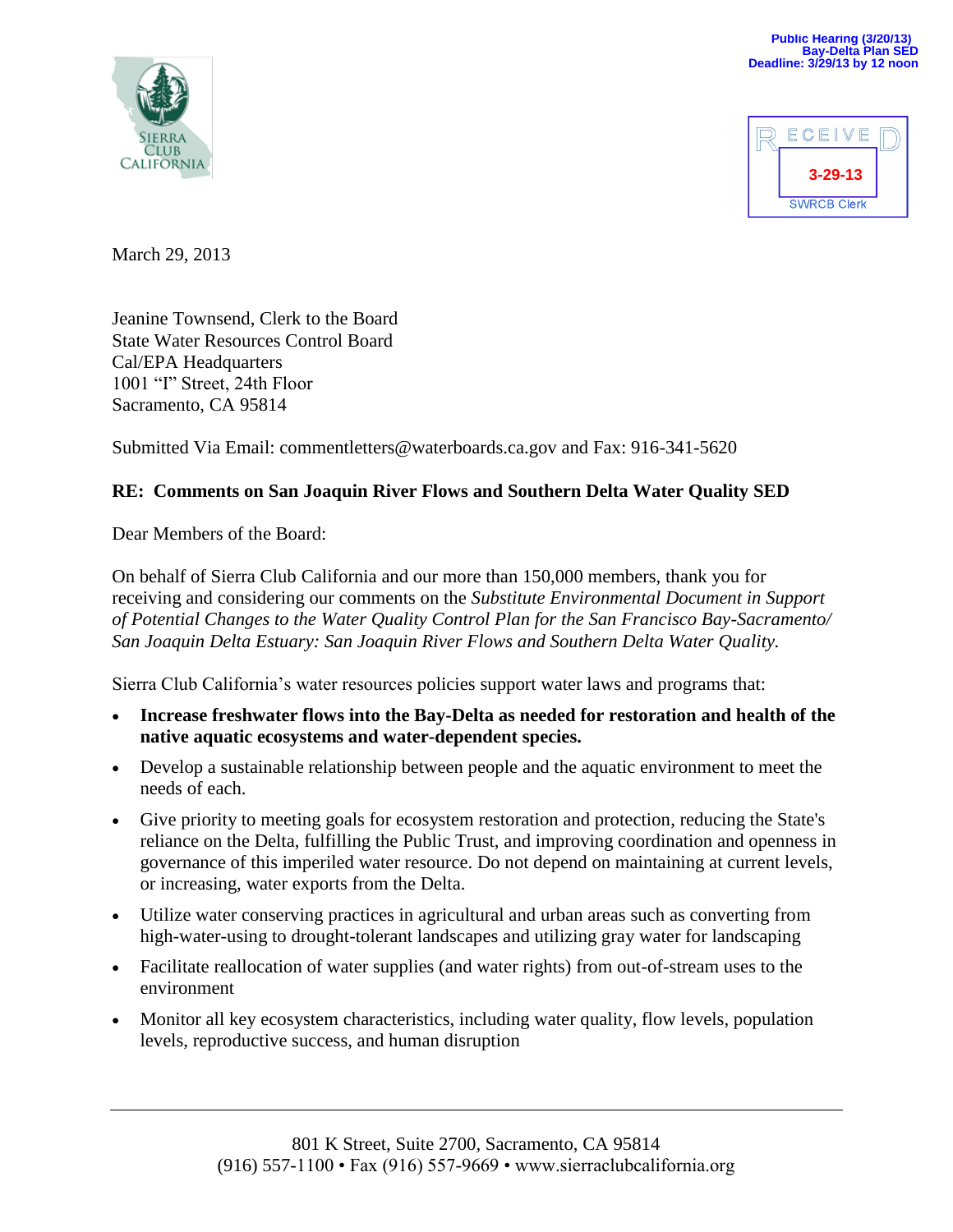Develop accessible and generally accepted models which accurately describe the relationship between management options (flow and quality standards, human-caused disruption, facilities, etc.) and the environment (populations, reproductive success, etc)

Sierra Club volunteers who have expertise in the technical and policy aspects of California's water supply have carefully analyzed the San Joaquin River Flows and Southern Delta Water Quality Plan and Substitute Environmental Document (SED). These comments reflect their careful work. Our organization has two major categories of concerns regarding the SED:

- The scope of the amendments to the Water Quality Control Plan proposed in the document is excessively narrow.
- The selection of the 35% flow alternative as the preferred and therefore the environmentally superior of all feasible alternatives is based on inappropriate analysis and weighting of impacts, and is inadequate to meet the goal of protecting fish and wildlife beneficial uses.

# **SCOPE**

The scope of the amendments to the proposed Water Quality Control Plan is excessively narrow given the many water quality problems in the San Joaquin and the extent of their effects. The SED demonstrates the poverty of our water quality regulation framework – it is piecemeal and misses interactions and combined effects. The objectives examined in the SED represent only a piece of the larger picture – many factors that will determine success or failure are left out of the analysis. As such, the SED does not adequately evaluate the alternatives and identifies a preferred alternative that is unlikely to meet the biological objectives.

The flow objectives address only the portion of the San Joaquin River located between its confluence with the Merced River and Vernalis, and in the three tributaries within that stretch. The proposed flow requirements apply only during the February to June period. The focus is only on the needs of migratory fish species. Critical and influential elements are thus excluded from this proposal and analysis. These include continuity with the Upper San Joaquin River, integration with the Delta, the needs of other species, and summer and fall flow requirements. Other planning processes and programs in the larger geographic area must also be considered.

The SED analysis relegates too many critical factors to the implementation phase, future Delta Plan phases, adaptive management, other regulatory bodies, and the Bay Delta Conservation Plan (BDCP) process without analyzing the contribution of these other activities to meeting the goals of the proposed action. Thus, there is insufficient information to determine whether the preferred alternative is the environmentally superior alternative. The proposed action (Appendix K) should be updated to include enough information for the public to evaluate the effectiveness of implementation plans.

# Continuity with the Upper SJR

The San Joaquin River upstream of its confluence with the Merced River has been the subject of a restoration effort to repair the riparian habitat, restore flows to 60 miles of dry riverbed and return salmon to this stretch of river. The Lower San Joaquin River (LSJR) flow objectives should be coordinated with the Upper SJR so that whatever flow regimes are determined, they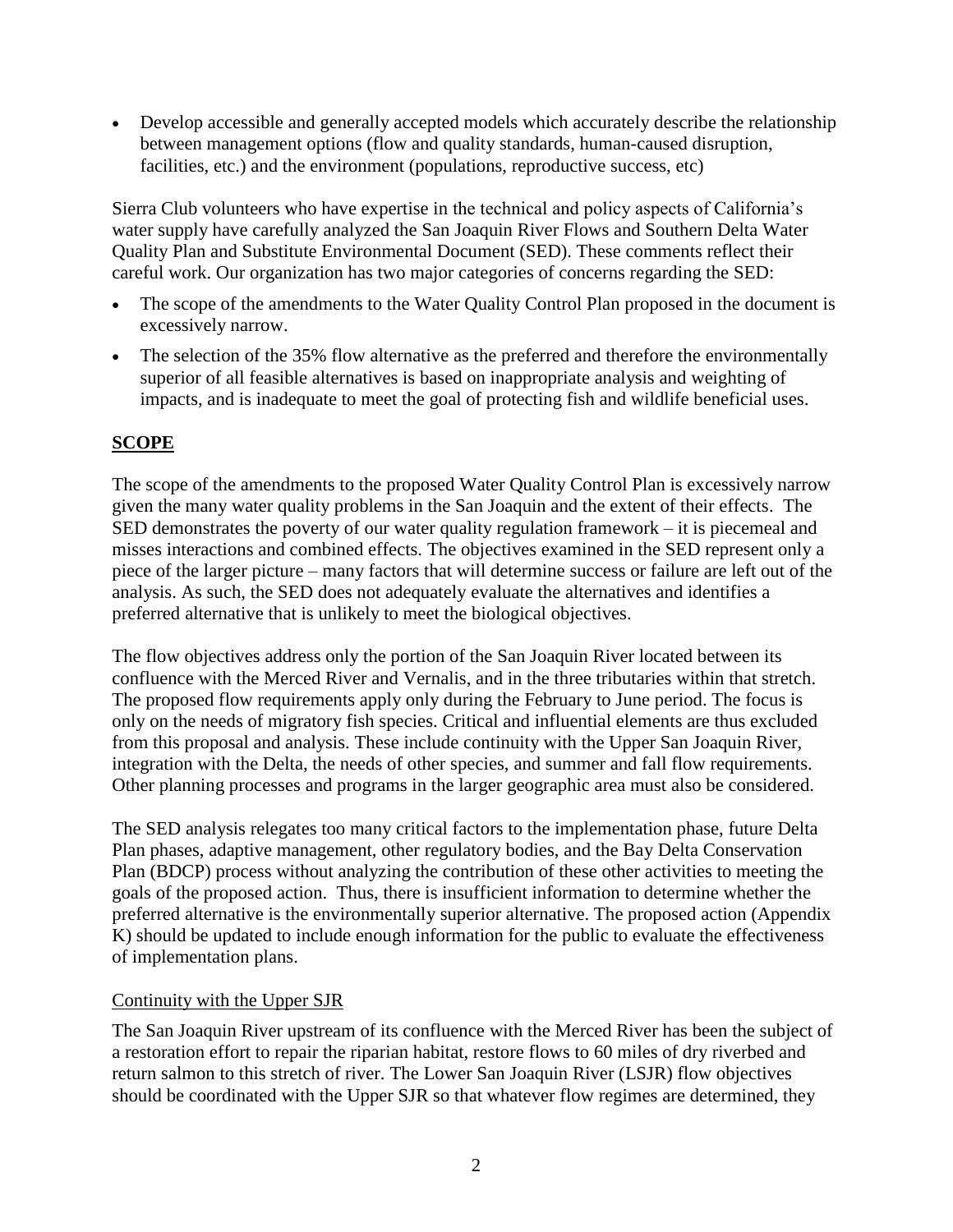provide continuity for the upstream restoration efforts. These requirements might have to be phased in gradually as the dewatered portions of the river are restored or can recover naturally.

Water users on the Upper SJR should be sharing in the reductions to withdrawals that will be requested of water interests on the LSJR and its tributaries. Minimal flows from the Upper SJR exacerbate deficiencies in the main stem and at Vernalis. State Board policy should be explicit that the next Water Quality Control Plan review will address a proportional flow component from the San Joaquin River above the Merced.

### Integration with the Delta

Timing and volume of export pumping operations and conditions in the Stockton Deepwater Channel and elsewhere in the Delta will affect the fisheries benefits derived from LSJR flows, and should therefore be coordinated with this process. It is ultimately of no value to migratory species if additional flows mandated in the LSJR are routed to the pumps. A natural hydrology includes flows that reach Suisun Bay, San Francisco Bay and the ocean. You must integrate flow objectives in this portion of the SJR with modeling of export operations and resulting water exports from the Delta to provide the appropriate context for analysis.

### Flow Requirements for Other Fish and Aquatic Species

Many other species besides salmon have seen drastic reductions in their numbers in the Delta. These include Delta smelt, longfin smelt, green sturgeon, and striped bass. The specific minimum flow requirements and timing for various species of concern, as recommended in the Bay Institute's 2011 workshop presentation, should be provided for when setting flow objectives.

### Other Plans and Programs

The connection between this plan and other delta planning programs and projects is not clear and therefore does not provide any assurance that outcomes will satisfy environmental requirements to restore delta ecosystems. We need more information about how the flow regime will be used in the BDCP and delta restoration projects.

### Climate Change

Furthermore, there is a need to analyze the inter- and intra-annual variability and likely climate change effects on runoff in the watershed and how much water can be reliably diverted for consumptive use after meeting ecosystem needs at these possible/predicted levels.

# **FLOW CRITERIA**

There is broad scientific agreement that freshwater flows are a key physical and ecological driver in the Bay-Delta ecosystem and current flow conditions are insufficient to meet ecosystem needs. Low river flows impede fish passage, concentrate pollutants, raise water temperatures and decrease dissolved oxygen.

The SED analyzed four alternative flow levels: No Project, 20%, 40% and 60% of unimpaired flow. A goal of 35% of unimpaired flow (UIF) is chosen as the preferred alternative in the SED.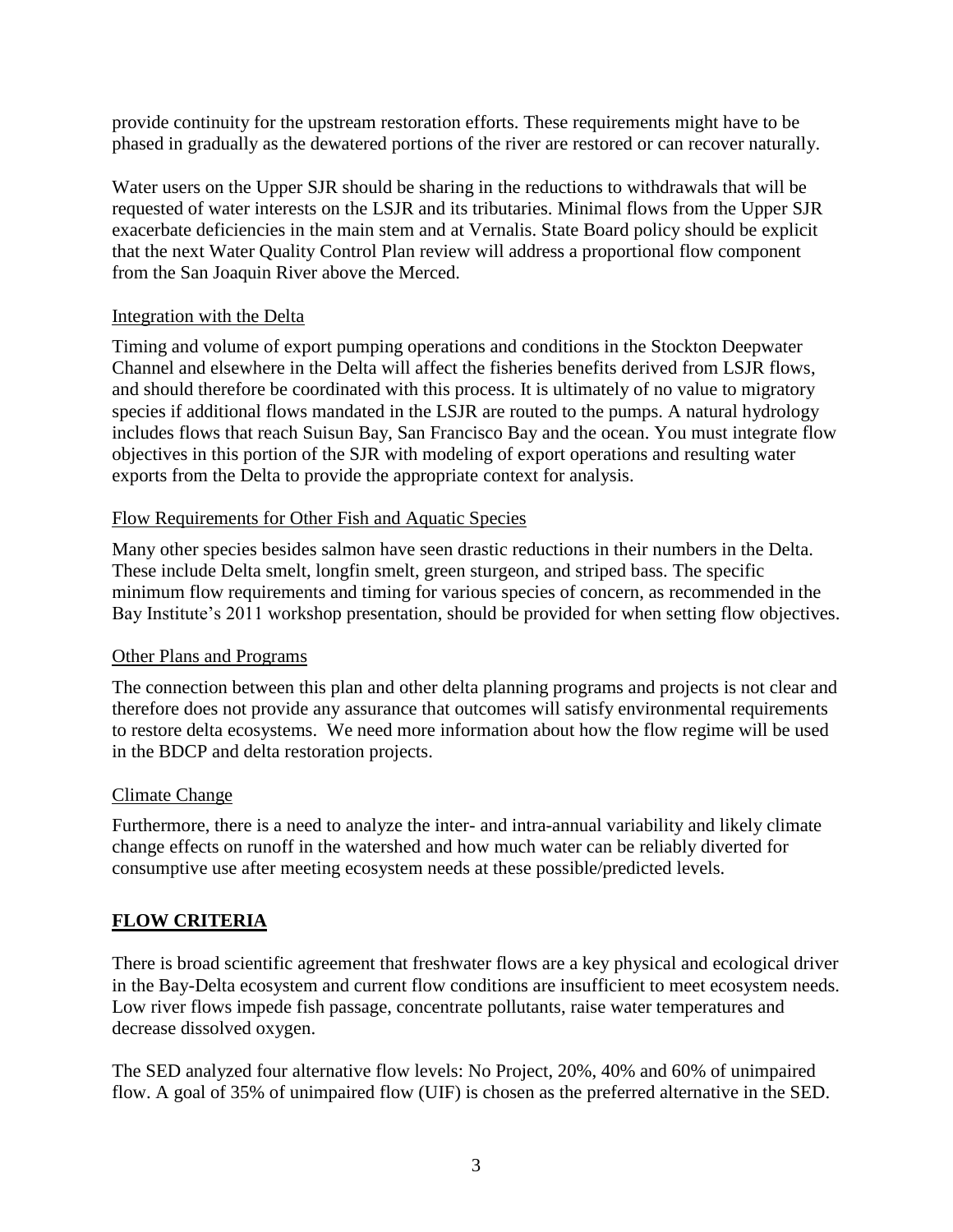The SED goes on to describe the consequences of this, but nowhere is there a real justification, or a description of the tradeoffs made in arriving at the 35% figure. This is especially striking given the thoughtful justification for the 60% value needed to protect fish given in the State Board's 2010 Delta Flows Criteria Report.

We reject this choice of preferred alternative for multiple reasons.

- The 35% level of UIF is insufficient to achieve the stated goal of protecting fish and wildlife. It would result in a **reduction** of current flow levels in the Stanislaus River and would barely increase flows from their current level in the Merced and Tuolumne Rivers. There are numerous inadequacies in the analysis of presumed impacts of the LSJR Flow Alternatives 3 (40% of UIF) and 4 (60% of UIF) and the conclusions they lead to.
- There is a strong case for adopting a higher flow level than the SED preferred alternative. The 2005 Anadromous Fish Restoration Program report provides strong evidence to support an increase to more than 50% of unimpaired flows during the first six months of the year to provide a migratory corridor for salmonids. Accomplishing a wider range of flow functions requires approximately 60 percent. This includes a higher base flow and occasional high flows to sustain suitable channel conditions and habitat. Thus we believe that the Board should adopt year-round objectives coupled with performance metrics to measure and track variables that affect outcomes for these sensitive aquatic species.
- Summer and fall flows should also be sufficient to maintain fish and wildlife, water quality and recreational opportunities. Given potential reductions in flow due to drought and climate change, it is critically important for the Board to set minimum flows of at least 2,000 cfs at Vernalis year round.
- The SED needs to evaluate the USFWS proposed alternative from the 2005 *Anadromous Fish Restoration Program Report*. As a trustee agency, the recommendations of USFWS should not be ignored or dismissed.

Lower San Joaquin River Alternatives 3 (40%) and 4 (60%) were rejected primarily on the basis of their Significant and Unavoidable Impacts in the areas of "Water Supply, Surface Hydrology, and Water Quality", "Groundwater Resources", "Recreational Resources and Visual Quality", "Service Providers" and "Energy Resources and Climate Change". We disagree with the conclusions of these analyses as reflected in *Table 17-2. Impact Determinations by Alternative*.

# Water Supply, Surface Hydrology, and Water Quality

LSJR Alternatives 3 and 4 are given Significant and Unavoidable Impacts (S) ratings. In fact, of the seven elements within this resource area, only the water supply element is detrimentally impacted. Agricultural and urban water suppliers on the SJR and its tributaries would be required to reduce their diversions. The six other elements analyzed in this area, relating to surface hydrology and water quality, received L-Less than Significant ratings. In fact the impacts in most of these areas would be highly beneficial: flow values would increase, salinity levels would decrease, and contaminant concentrations would decrease. These benefits must be weighted more heavily in the choice of preferred alternative than the single negative impact – they comprise the fundamental goal of the proposed changes to flow objectives!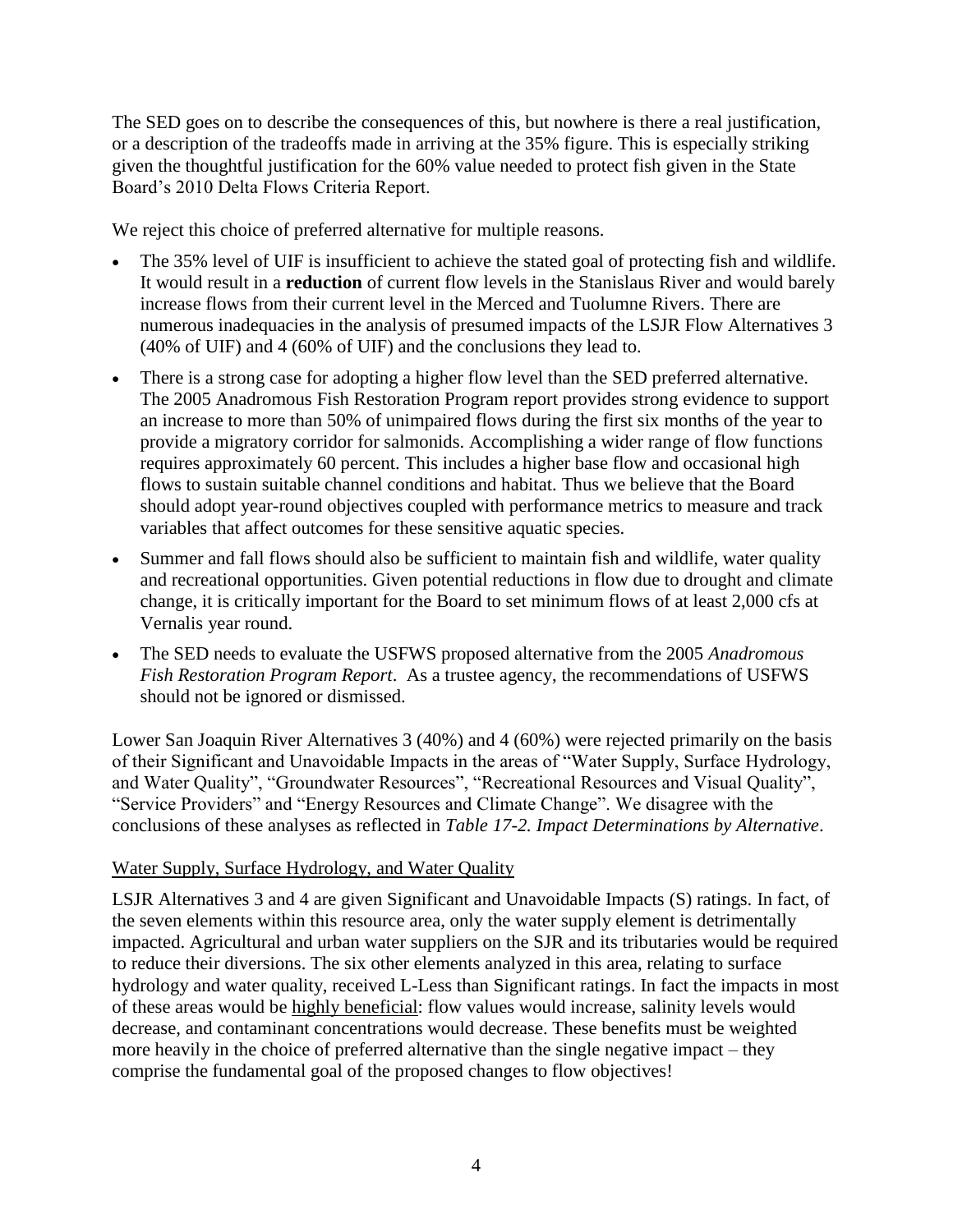### Groundwater Resources, Energy Resources and Climate Change

LSJR Alternatives 3 and 4 are given Significant and Unavoidable Impacts (S) ratings. The SED assumes that farm and urban water consumption will remain unchanged, with any lessening of surface water diversions made up for by pumping, or over-pumping, groundwater. We do not accept that this as an unavoidable consequence. On the contrary, agricultural and urban users have not yet maximized their water savings through conservation, efficiency and alternative supply strategies. Groundwater resources can and must be better monitored and managed to ensure that withdrawals do not exceed basin capacity.

The SED should identify groundwater overdrafting as problematic, and cite potential strategies that agricultural and urban users and the Board could implement to prevent detrimental impacts to groundwater. These could include a range of agricultural and urban water conservation and efficiency measures, crop substitution and fallowing, increased use of recycled process water and wastewater for irrigation, pricing incentives, and other alternative strategies. Urban suppliers in the project area are likely to be considering such measures already as a result of SB 7's targeted 20% reduction in per capita water use by 2020.

The Significant and Unavoidable Energy Resources and Climate Change impacts identified under Alternatives 3 and 4 in the SED are also a direct result of the assumed groundwater pumping increase to replace all surface water supplies lost to instream flows. The strategies enumerated as alternatives above would serve to minimize or avoid these impacts as well.

### Recreational Resources and Visual Quality

The only identified Significant and Unavoidable Impact of LSJR Alternatives 3 and 4 is an assumed detriment to low-flow recreation opportunities, such as swimming and wading. The higher-flows time period under consideration is February to June, when such forms of recreation are not as likely to be occurring. We question the analysis and conclusion that there would be significant impacts to recreational resources.

### Service Providers

The Significant and Unavoidable Impact of LSJR Alternatives 3 and 4 in this area derives from the alleged need to construct new water treatment facilities and supply infrastructure to compensate for the loss of surface water diversions. As discussed above under Groundwater Resources, this premise is debatable. There is a suite of options available to urban and agricultural service providers that do not involve new or expanded groundwater pumping and treatment infrastructure. The assumed costs associated with such projects could also be reduced or avoided.

### Aquatic Resources

The higher flow alternatives LSJR 3 and 4 not only have Less than Significant negative impacts, they would provide major benefits compared to baseline conditions in many of the 13 sub-areas analyzed. These benefits, if properly weighted would certainly result in the choice of Alternative 3 or 4 as the preferred alternative.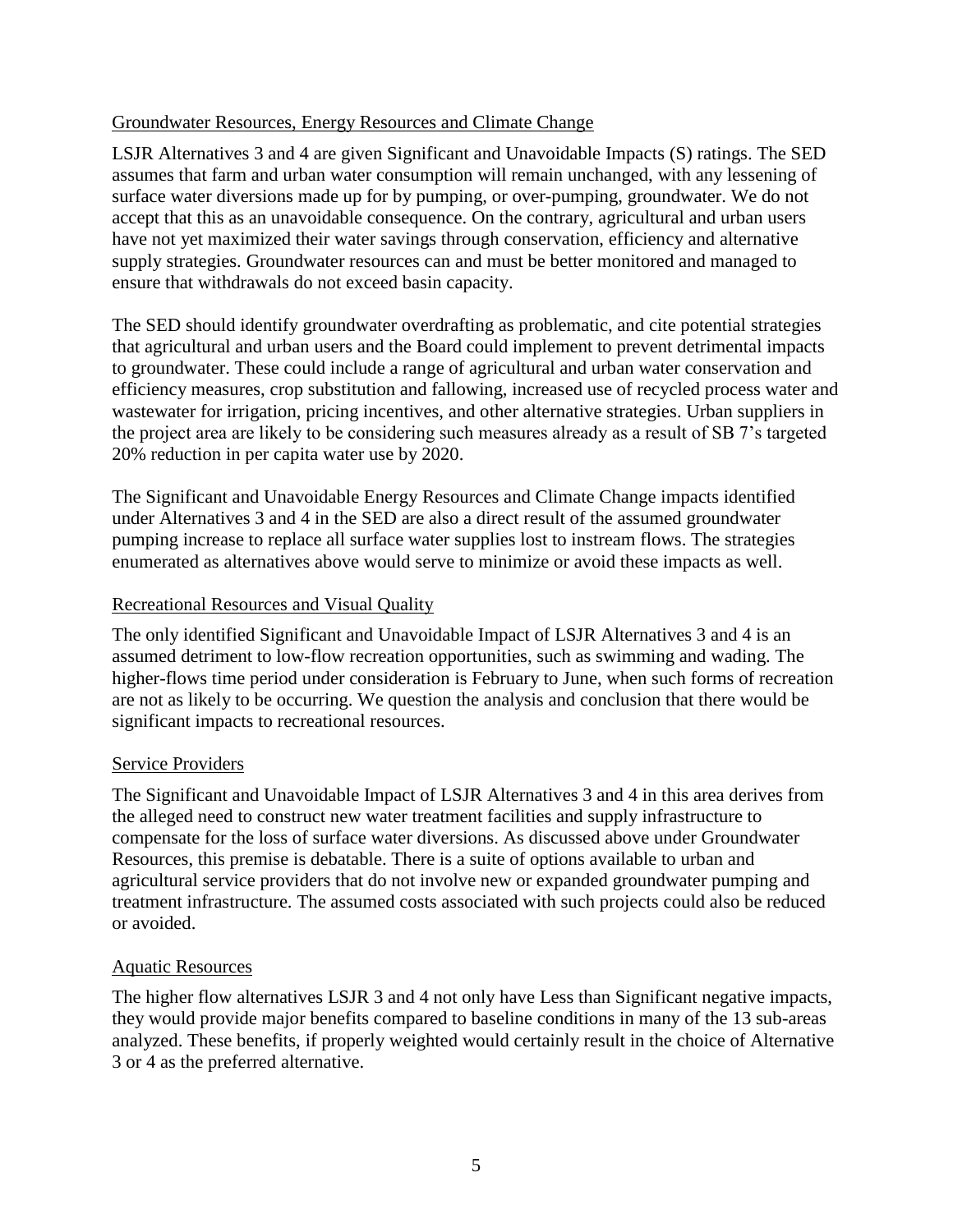Increased flows will be helpful in mitigating a range of water quality factors, such as salinity, water temperature, nitrates, pesticides and other toxics, and dissolved oxygen content. Adhering more closely to a natural flow regime will provide the variability to which native species are adapted. That variability needs to co-occur with other aspects of suitable habitat—for example, restored floodplain along the lower San Joaquin River. With a flow regime that covers a range of geomorphological and biological functions, coupled with measures to address stressors such as contaminants, there will be much greater chances for success.

### Adaptive Management

Once higher baseline flows are set, agencies can use adaptive management to attain bio-criteria beyond salinity measures, such as the doubling of Chinook salmon and successful spawning of splittail and sturgeon<sup>1</sup>, and other specific, measurable performance objectives such as temperature, oxygen content, chemical pollutants, and nitrates. Adaptive management should use tools such as tributary-specific minimal critical flows, flow targets, timing of flows, and rate of change of flows, with the possibility to increase flows to 60% of unimpaired flows if needed to address Delta habitat issues. For this reason, the narrative objectives in the SED are inadequate.

# **Conclusion**

We maintain that the extremely narrow scope of the proposed changes to the Water Quality Control Plan and its supporting SED has resulted in a process which cannot achieve its intended goal of protecting fish and wildlife resources. We have also identified serious shortcomings in the assumptions, analyses and conclusions which led to the choice of 35% of unimpaired flow as the preferred alternative for the San Joaquin River and its Merced, Tuolumne and Stanislaus River tributaries. In order to arrive at a robust and defensible proposal for flows on these rivers we request the Water Board broaden the scope of its proposal, revise the impact analyses in its SED to incorporate our suggestions, and choose an environmentally superior 60% flow objective as the preferred alternative.

Flow requirements that function for public trust resources and protection of beneficial uses such as migratory corridors should be the parameters for proposed actions under BDCP, San Joaquin River flows, and other projects. While many costs to agriculture and other water users can be mitigated and over time can be expected to diminish, the opposite is the case for water-dependent in-stream uses shorted water. The risk of conflicting with other water uses will only increase in the future, therefore starting with higher flows—or securing that option if needed in the future makes sense.

All users of water resources will have to share equally in the sacrifices needed to survive. We are putting pressure on our urban water agencies (including SFPUC and the Santa Clara Valley Water District) to reduce withdrawals, cut waste, conserve and reuse, and look to local resources for water. We are fighting to keep our state's water safe for all essential uses such as water efficient farming, and away from wasteful and damaging uses that threaten us all equally.

 $\overline{a}$ <sup>1</sup> Workshop presentation, San Joaquin River Flows and Southern Delta Water Quality to State Water Control Resources Control Board. The Bay Institute. June 6, 2011